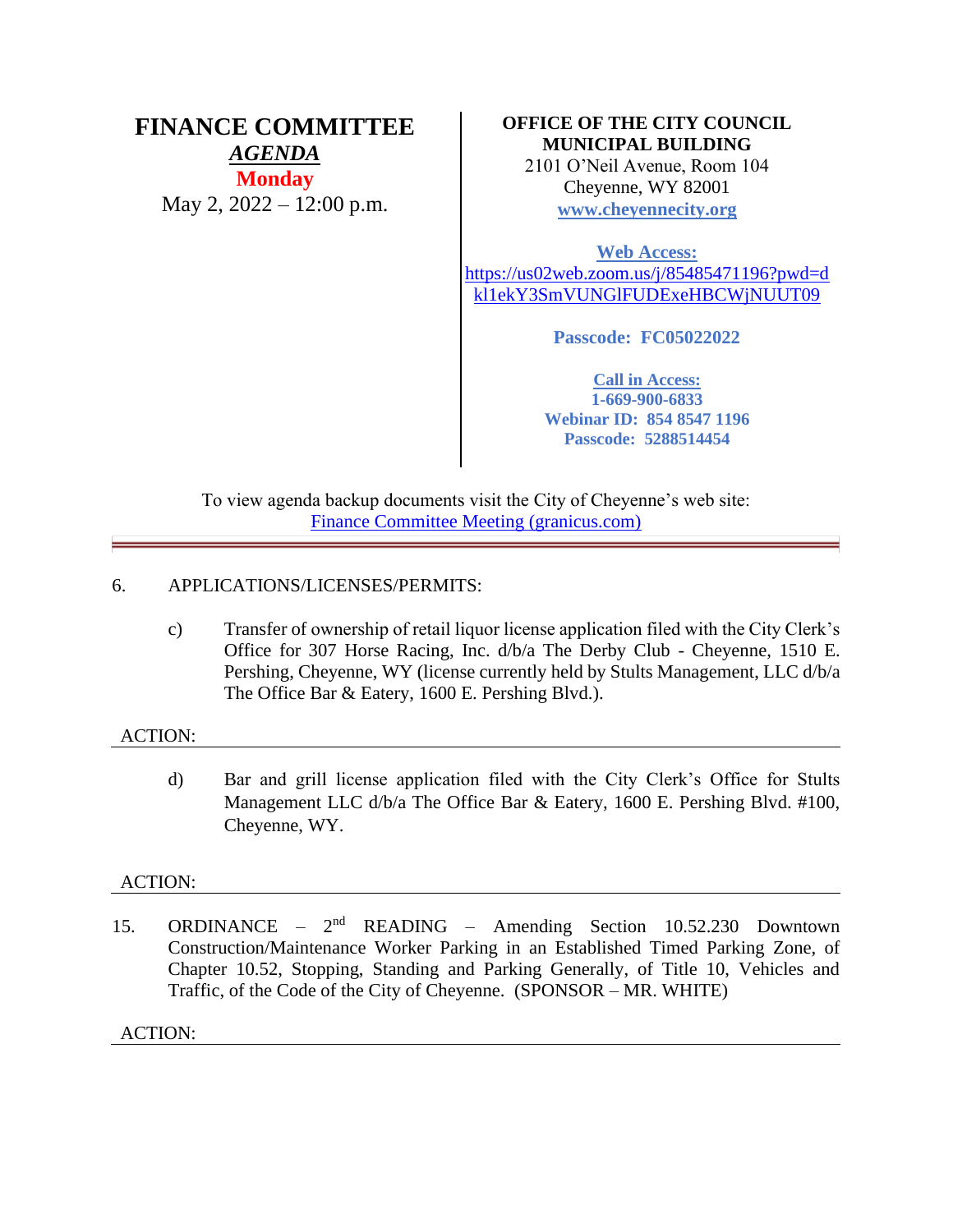17. RESOLUTION – Adopting the City of Cheyenne Annual Action Plan 2022, prepared by the Cheyenne Housing and Community Development Office. (SPONSOR – DR. ALDRICH)

### ACTION:

18. RESOLUTION – Adopting a City of Cheyenne Healthcare Plan, a City of Cheyenne Health Benefit Trust, and appointing fiduciaries for the Plan and Trust. (SPONSOR – MR. WHITE)

### ACTION:

19. RESOLUTION – Accepting a U.S. Department of Homeland Security Federal Emergency Management Agency Fiscal Year 2020 Building Resilient Infrastructure and Communities Grant. (SPONSOR – MR. WHITE)

### ACTION:

20. RESOLUTION – Declaring that the Municipalities of Laramie County have agreed that the current State Statutes regarding the designation of liquor licenses issued by the governing bodies of said municipalities are stifling economic growth, and are requesting the State Legislative committees and State Legislature review, consider, and adopt modifications to state statutes regarding said licenses. (SPONSORS – DR. ALDRICH, MR. COOK, MR. ESQUIBEL, MR. JOHNSON, DR. RINNE, MR. ROYBAL AND MR. WHITE)

# ACTION:

21. RESOLUTION – Authorizing submission of an application to the Wyoming Department of Transportation for a Wyoming Rural Public Transportation Program Grant to provide the local match for operating funds for the City of Cheyenne for its Transit Program, as authorized by 49 U.S.C  $\S$  5311. (5311 WYDOT Grant) (SPONSOR – MR. WHITE)

#### ACTION:

22. RESOLUTION – Approving an amendment to the Hitching Post Urban Renewal Plan and the Hitching Post Urban Renewal Project Pursuant to Wyoming Statute §15-9-110. (SPONSOR – MR. SEGRAVE)

#### ACTION:

24. RESOLUTION – Re-appropriating the Fiscal Year 2022 Budget of the City of Cheyenne according to the provisions of W.S.  $\S$  16-4-112 & 16-4-113. (SPONSOR – MR. WHITE)

ACTION: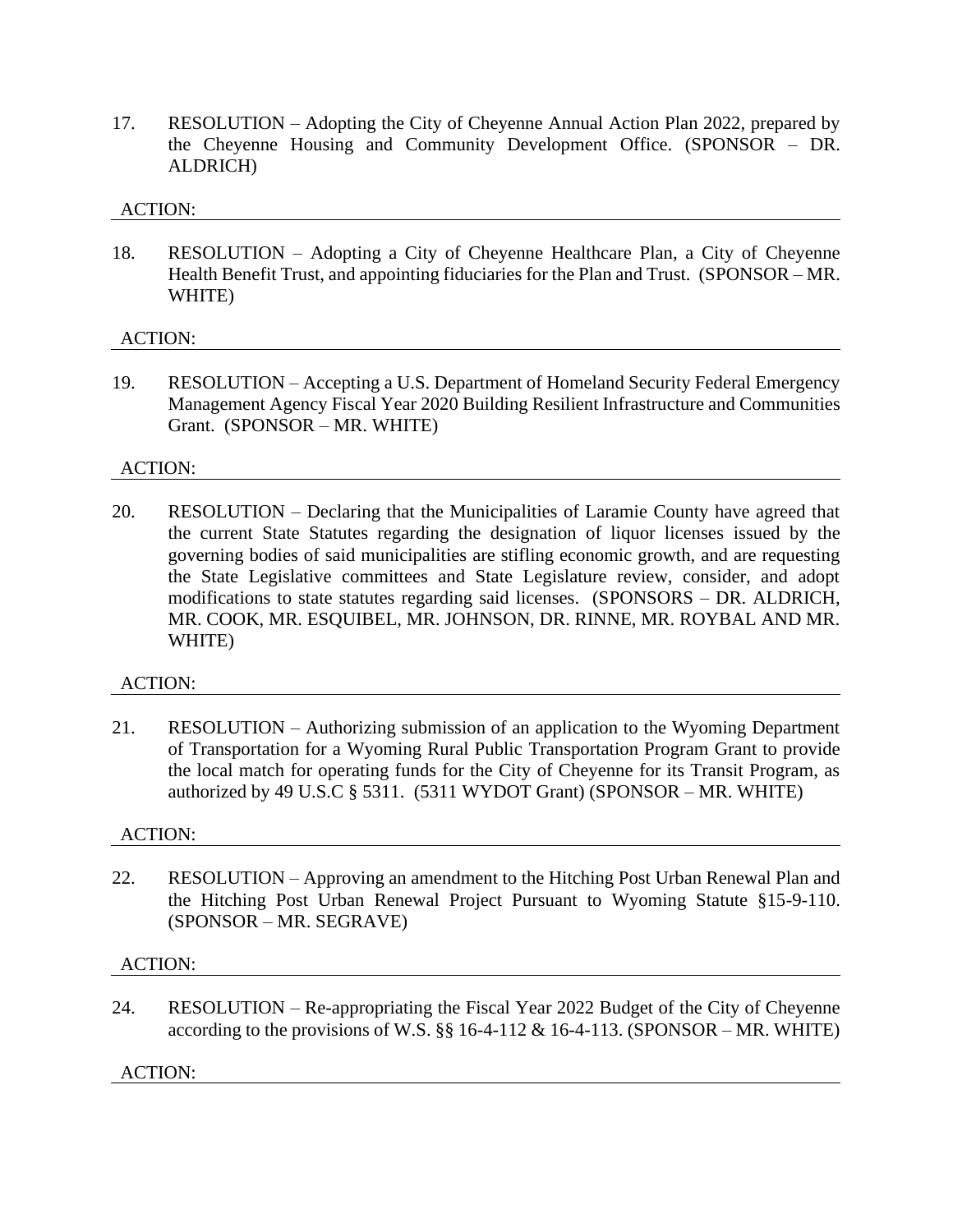25. RESOLUTION – Supporting the City of Cheyenne's application for a United States Department of Commerce, Economic Development Administration American Rescue Plan Act Travel, Tourism, and Outdoor Recreation Grant for the 15<sup>th</sup> Street Railcar Renovation Project. (SPONSOR – MR. WHITE)

# ACTION:

# 26. LEASES/CONTRACTS/LEGAL:

b) Memorandum of Understanding between Laramie County Weed & Pest Control District and the City of Cheyenne Weed & Pest Department for funding of the goat grazing on the Dry Creek and Crow Creek drainage projects. (Revenue to the City)

### ACTION:

c) Memorandum of Understanding between the City of Cheyenne and Laramie County School District Number One to provide Civic Center usage to Laramie County School District Number One Music Department.

### ACTION:

d) Consideration of second Development Agreement between the City of Cheyenne, Swagger Construction, LLC, and Banner Capital Bank for Tax Increment Financing for the Hitching Post Urban Renewal Plan & Project. (TIF Funding)

#### ACTION:

# 27. CHANGE ORDERS/CONTRACT MODIFICATIONS:

a) Contract Modification #1 to Contract #7465 between the City of Cheyenne and Plan One / Architects for the Emergency Response Facility Design and Construction Administration Services Project adding civil infrastructure design. (Specific Purpose Sales Tax)

#### ACTION:

b) Contract Modification #1 to Bid #E-7-21 for Ice Control Product for the City of Cheyenne Street & Alley Division. (2019-2022 1% Sales Tax)

#### ACTION:

c) Contract Modification #1 to Contract #7379 between the City of Cheyenne and Lance & Hall LLP for renewal of public defense services. (General Fund)

# ACTION: